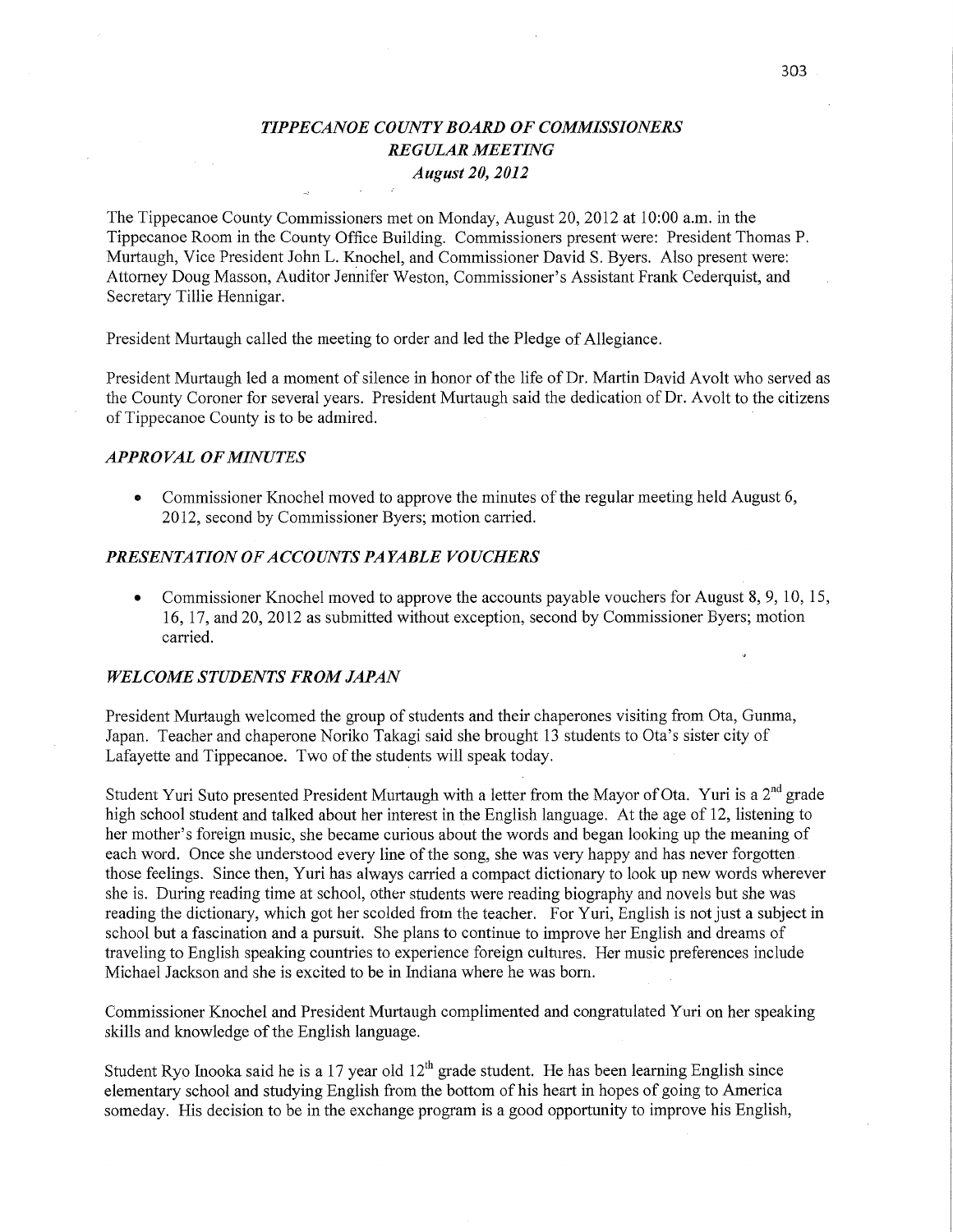fulfill his dream, and learn the culture differences between Japan and America. English is the language used all over the world and if he obtains perfect command of English, he can communicate with many people in other countries. Ryo hopes to become bi-lingual and also learn the correct pronunciation to speak English fluently like the native speakers.

Commissioner Knochel complimented Ryo on <sup>a</sup>good job. Commissioner Byers said the stuffed animal in front of him is the Ota mascot which he brought back from his visit. President Murtaugh thanked the students for attending the meeting and told them to enjoy the rest of their visit.

### *BURN* BAN *TERMINATION* (Ratification of Previous Order)

Attorney Masson said the burn ban termination is ratification of the Declaration made by President Murtaugh on August 10, 2012.

**0** Commissioner Knochel moved to terminate the burn ban, second by Commissioner Byers; motion carried.

### HIGHWAY -- Opal Kuhl

# Bridge **#151** Rehabilitation **Project — Contract Modification from** H. **Stewart** Kline **&** Associates, **Inc.**

Highway Director Kuhl said **this** is modification #5 to the contract for Bridge #151, Hog Point Bridge. Additional rip rap and splash pads were needed for erosion under the bridge. The modification is in the *.* amount of \$500, increasing the total to \$2,652,724.22.

**0** Commissioner Knochel moved to approve the contract modification for Hog Point Bridge as presented, second by Commissioner Byers; motion carried.

#### *GRANTS* – Laurie Wilson

Grant Facilitator Wilson requested permission to apply for **<sup>a</sup>**grant for TEMA in the amount of \$4,054 from the Indiana Department of Homeland Security. The grant is for the Emergency Management Performance Grant, which is based on the previous year's performance. TEMA Director Smokey Anderson would like to apply for the money and hold it in reserve for projects and contingencies.

**0** Commissioner Knochel moved to approve permission to apply for the grant as presented, second by Commissioner Byers; motion carried.

# *VILLA —* DeAnna Seiber **Contract Addendum** for **FSSA RCAP**

Villa Director Seiber said the addendum is to the RCAP contract which states the Villa does not engage in investment activities with Iran. Attorney Masson said it is a new law the State Department of Administration requires. Contracts must include the clause stating no involvement in oil investment activities with **Iran.** 

**0** Commissioner Knochel moved to approve the contract addendum as presented, second by Commissioner Byers; motion carried.

#### **Application** and Admission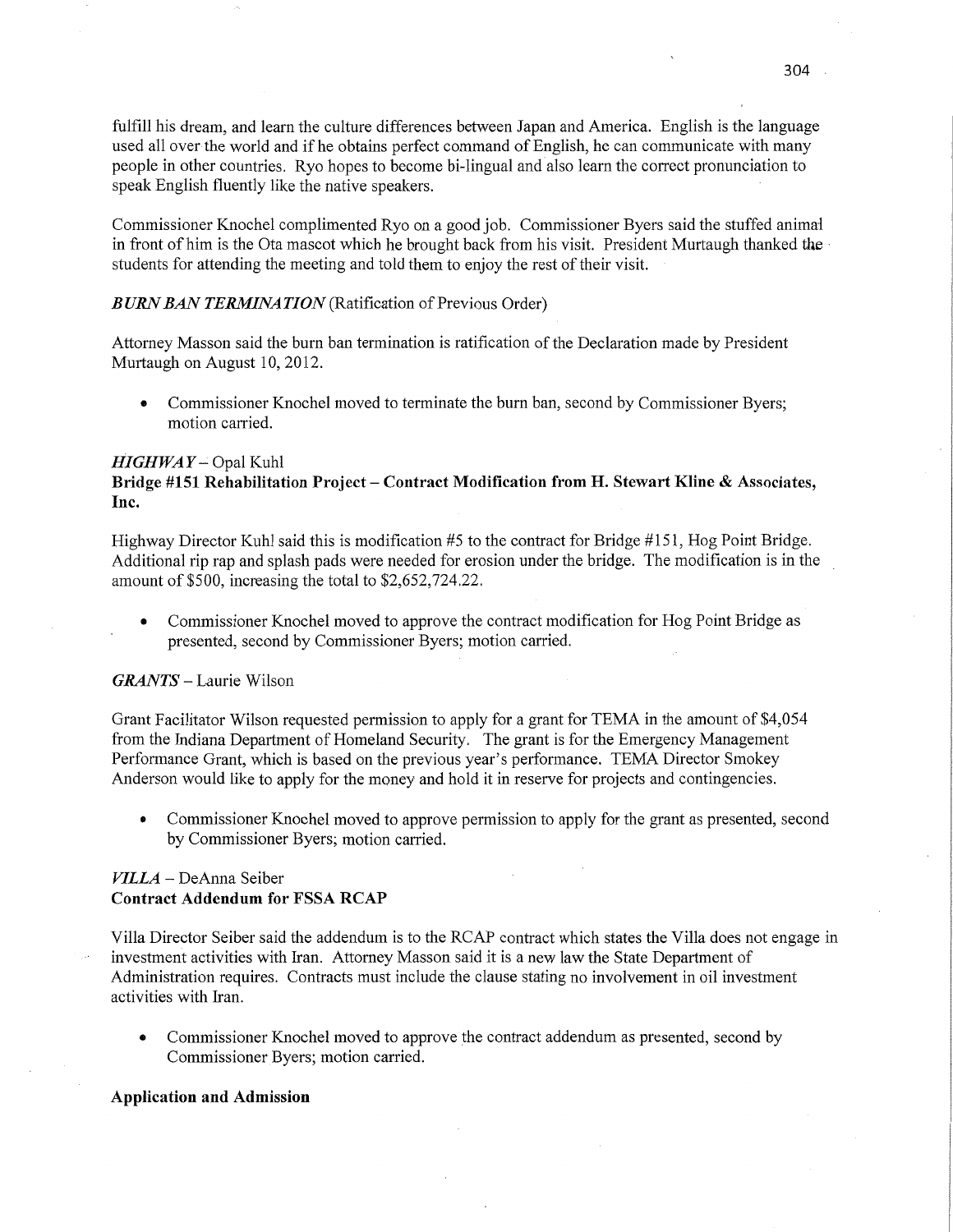*0* Commissioner Knochel moved to approve the application to the Villa for Nathan Wiggers, second by Commissioner Byers; motion carried.

# *YOUTH* SER *VICES/JUVENILE ALTERNATIVES* — Rebecca Humphrey Sponsorship Agreement to **decorate** the **Courthouse** for **Drug-Free Coalition's** Red **Ribbon** Week

Cary Home Executive Director Humphrey requestéd approval of sponsorship for Red Ribbon Week. The Courthouse will be decorated with red ribbons the week of October 21- 27. The red ribbon breakfast will be held October 22.

**0** Commissioner Knochel moved to approve the sponsorship agreement as presented, second by Commissioner Byers; motion carried.

## **Conservation Project**

Director Humphrey requested permission to begin a conservation project at Cary Home. The project is a partnership between the Wabash River Enhancement Corporation (WREC) and the Indiana Department of Environmental Management. Cary Home will install rain barrels, rain gardens, and **a** native savannah. It is proposed to be in the front of Cary Home, between the sidewalk and the building, and will include native grasses. It will provide different types of opportunities to decrease mowing and serve as education for the children at Cary Home and also the community. The funding is provided by WREC and'the Indiana Department of Environmental Management. Cary Home will provide in-kind funding for agricultural plantings. The Cary Home Advisory Board has approved the project. It will be a fourteen month project beginning in the spring of 2013 and include involvement of the children in residence as well as those in other programs.

**0** Commissioner Knochel moved to approve the conservation project with WREC as presented, second by Commissioner Byers; motion carried.

### **Copier Contract**

Director Humphrey requested permission to lease a copier for Juvenile Alternatives through the Community Corrections grant funding. Surveillance has moved to the Intake Center and Truancy Mediation has been moved back into Cary Home. The copier at the Juvenile Alternatives Intake Center does not meet **their** needs and the current lease will be terminated. The proposed copier, which is a Ricoh, is smaller and more compact to better fit the available space. Two copiers are available for another department if needed and will be discussed tomorrow at the department lunch. Copier contracts are handled through Frank Cederquist.

**0** Commissioner Knochel moved to approve the request to lease **a** copier as presented; second by Commissioner Byers; motion carried.

## *CLERK* **—** Christa Coffey **Contract** for Payment **Service**

Clerk Coffey requested approval to extend the contract with Government Payment Service, Inc. (d/b/a "GOVPayNet"). Currently, credit cards are accepted for cash bonds through "GovPayNet". The extension will allow credit and debit card payments at the counter.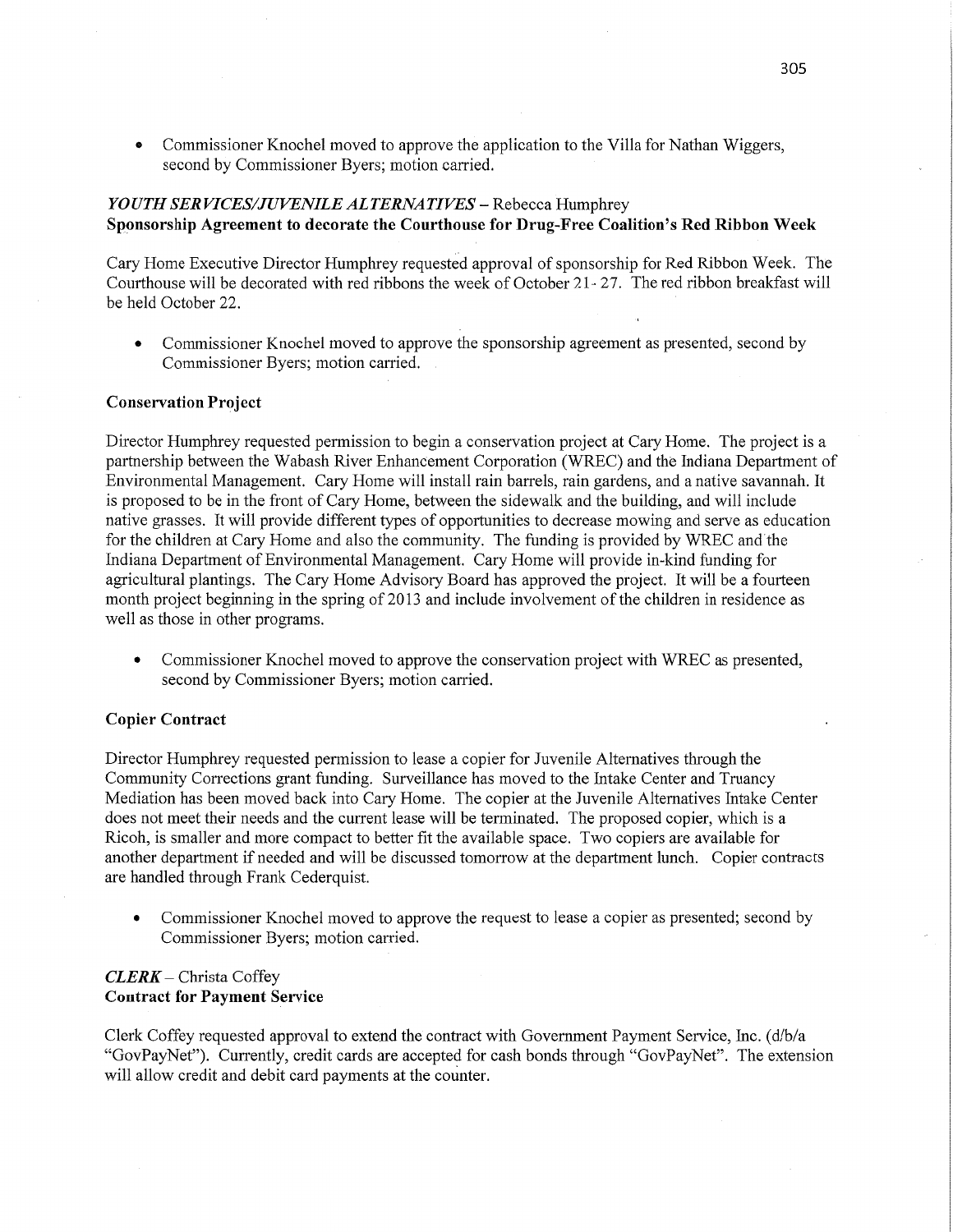**0** Commissioner Knochel moved to approve the contract as presented, second by Commissioner Byers; motion carried.

## *PUBLIC DEFENDER* — Amy Hutchison **Contract** for **Payment Service**

President Murtaugh announced the Public Defender Representation Agreement is on hold until next month.

## *APPOINTMENTS TO COMMON WAGE BOARD*

*-* Commissioner Knochel moved to approve the appointment of Dave Lahr to two boards, the City of Lafayette and Ivy Tech, as the County Taxpayer Representative. He also moved to approve the appointment of Frank Cederquist as the Legislative Body Representative for Purdue University, second by Commissioner Byers; motion carried.

### *UNFINISHED/NEW BUSINESS*

President Murtaugh announced that Smokey Anderson, the Emergency Management Director, is undergoing open heart surgery tomorrow morning and asked that he be kept in your prayers and thoughts.

# *REPORTS* ON *FILE*

The following reports will be on file in the Commissioner's office.

Public Library Central **Mail** and Duplicating Building Commission Crystal Creek Boarding Kennel Tippecanoe Emergency Ambulance Service

## *PUBLIC COMMENT*

As there were no Public Comments, Commissioner Knochel moved to adjourn.

BOARD OF COMMISSIONERS OF THE COUNTY OF TIPPECANOE

 $328$ <br>Thomas P. Murtaugh, President

John *Knochel*, Vice President

David S. Byers, Member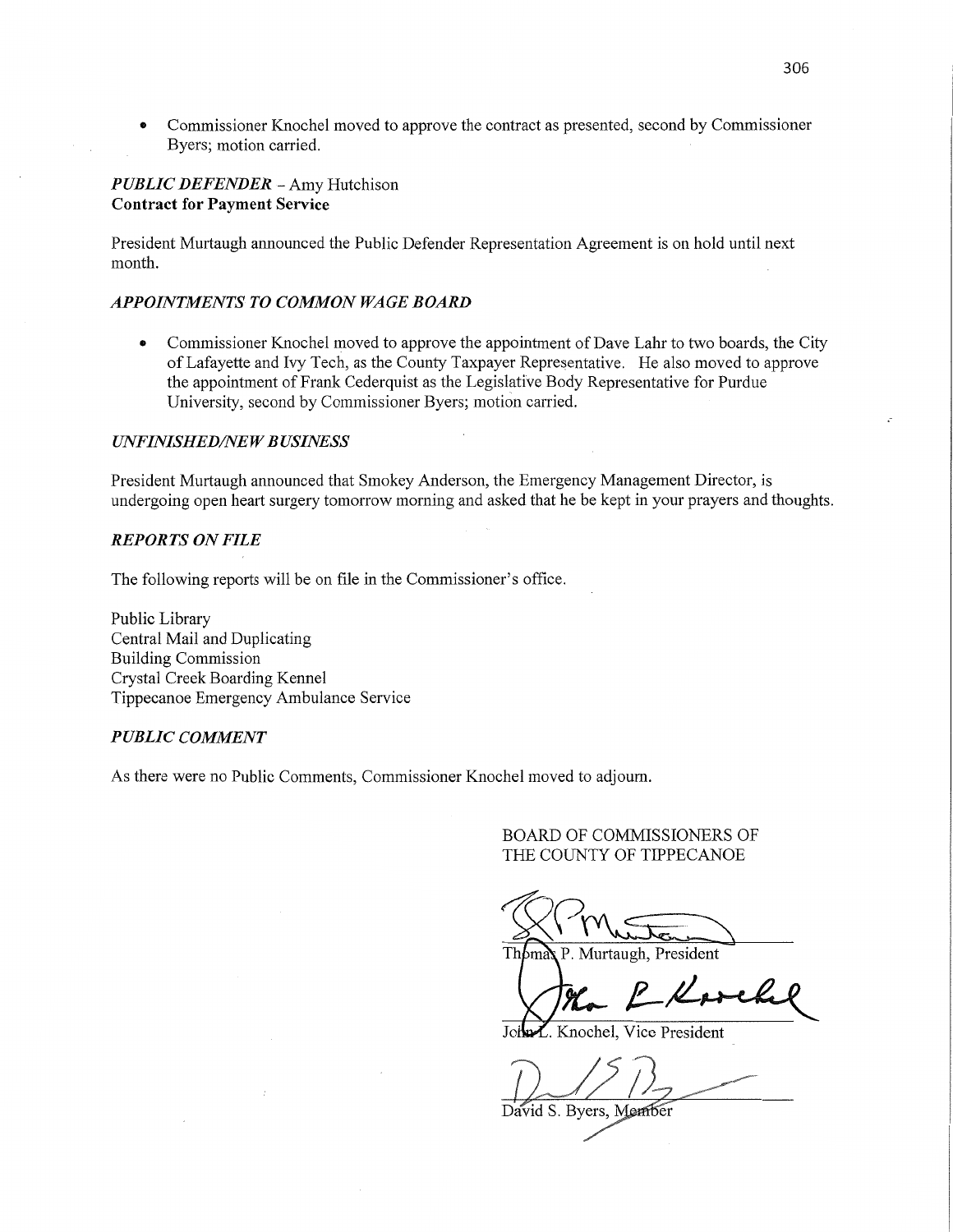ATTEST:

Jennifer Weston, Auditor  $)$ est  $\frac{1}{09-04-2012}$